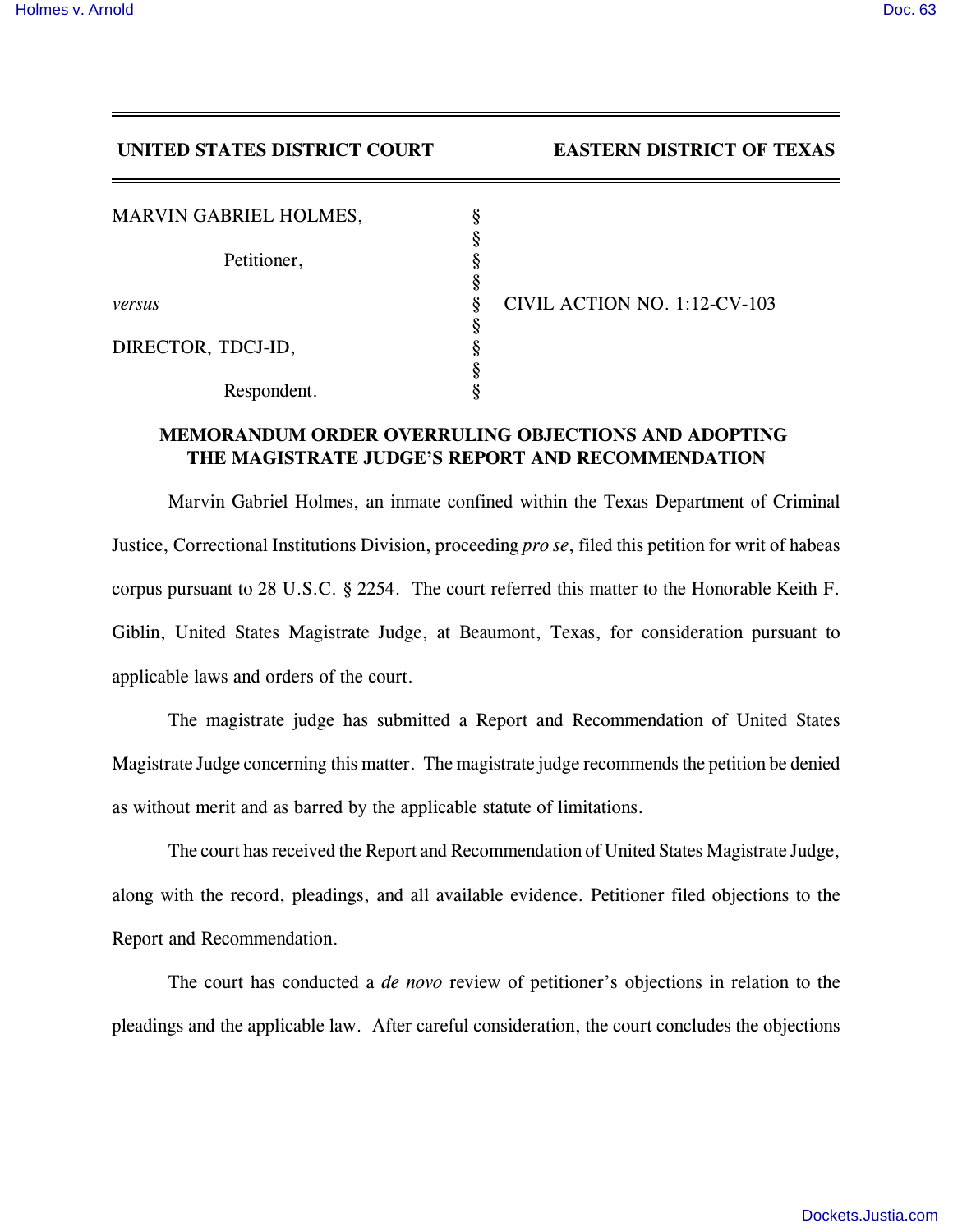are without merit. The magistrate judge correctly concluded petitioner's grounds for review are without merit and are barred by the applicable statute of limitations.

## **ORDER**

Accordingly, petitioner's objections are **OVERRULED**. The findings of fact and conclusions of law of the magistrate judge are correct and the report of the magistrate judge is **ADOPTED**. A final judgment will be entered denying the petition.

In addition, the court is of the opinion petitioner is not entitled to a certificate of appealability. An appeal from a final judgment denying habeas relief may not proceed unless a judge issues a certificate of appealability. *See* 28 U.S.C. § 2253. The standard for a certificate of appealability requires the petitioner to make a substantial showing of the denial of a federal constitutional right. *See Slack v. McDaniel*, 529 U.S. 473, 483-84 (2000); *Elizalde v. Dretke*, 362 F.3d 323, 328 ( $5<sup>th</sup>$  Cir. 2004). To make a substantial showing, the petitioner need not establish that he would prevail on the merits. Rather, he must demonstrate that the issues are subject to debate among jurists of reason, that a court could resolve the issues in a different manner, or that the questions presented are worthy of encouragement to proceed further. *See Slack*, 529 U.S. at 483-84. Any doubt regarding whether to grant a certificate of appealability should be resolved in favor of the petitioner, and the severity of the penalty may be considered in making this determination. *See Miller v. Johnson*, 200 F.3d 274, 280-81 (5<sup>th</sup> Cir.), *cert. denied*, 531 U.S. 849 (2000).

In this case, the petitioner has not shown that the issues raised are subject to debate among jurists of reason. The factual and legal questions raised by petitioner have been consistently